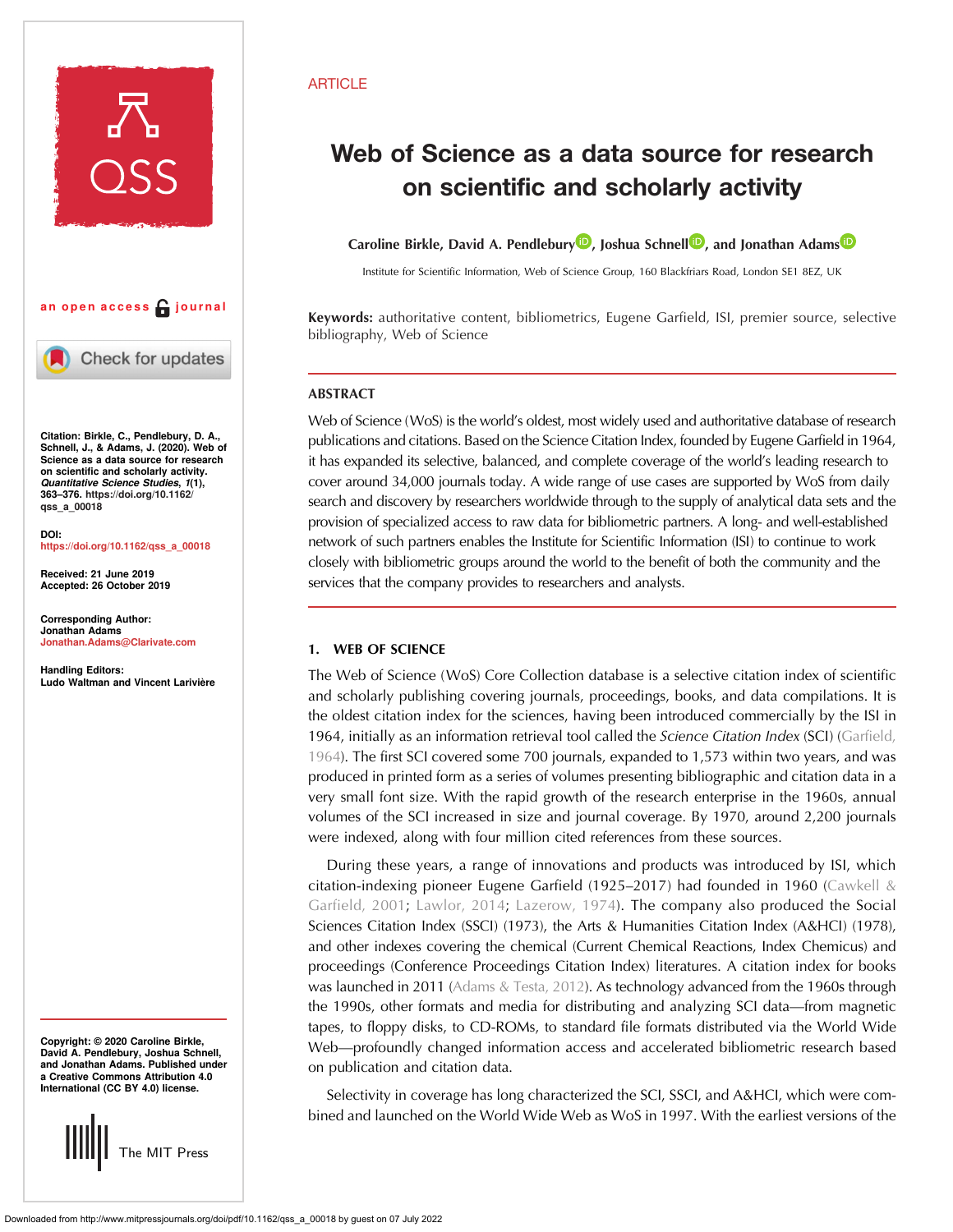SCI, journal selection was constrained by cost considerations, including computation and printing. Computing power increased and digital dissemination reduced expenses, but selectivity remained a hallmark of coverage because Garfield had decided early on to focus on internationally influential journals. His decision was informed by Bradford's Law of Scattering ([Bradford, 1934](#page-12-0)) as well as his own research on SCI data that revealed Garfield's Law of Concentration [\(Garfield, 1971,](#page-13-0) [1972](#page-13-0)). Garfield's Law of Concentration generalized Bradford's insights concerning specific fields to all fields of science and demonstrated the existence of a multidisciplinary core set of journals, then as few as 1,000. More recently, the globalization of research has highlighted the relevance of local and regional journals for science that addresses societal needs. The WoS group has deepened its journal coverage, principally through the introduction of the Emerging Sources Citation Index (2015) ([Huang et al., 2017;](#page-13-0) [Somoza-](#page-13-0)[Fernandez et al., 2018\)](#page-13-0), to give a more complete coverage of the most influential research while maintaining the balance across subjects and regions that underpins informed search and good analytics.

The coverage of WoS has thus expanded vastly since the inception of the underpinning systems, growing to about 34,000 journals today. This is not directly comparable to the original data set because there have been many mergers, content changes, and deletions as well as extensive additions in most fields. The WoS platform now extends the content of the Core Collection through hosting citation databases of other providers, such as the BIOSIS Citation Index, the Chinese Science Citation Database, the Russian Science Citation Index, and the SciELO Citation Index (for Latin America and Iberia), as well as specialized databases, including Medline, Inspec, KCI—Korean Journal Database—and the Derwent Innovations Index, covering the patent literature. The scope and bibliometric characteristics of the WoS Core Collection and WoS platform are summarized in [Table 1.](#page-2-0)

Visser, van Eck, and Waltman have recently compared different sources of bibliographic and citation data, including WoS [\(Visser et al., 2019\)](#page-13-0) and—for those who wish to consult it—their analysis provides further information to guide good practice and research use.

## 2. WOS DATA ENABLED THE DEVELOPMENT OF SCIENTOMETRICS

WoS is not just a catalogue of academic publications. It is a selective, structured, and balanced database with complete citation linkages and enhanced metadata that supports a wide range of information purposes. An early example of the use of SCI data for research is Derek J. de Solla Price's study "Networks of Scientific Papers" [\(Price, 1965\)](#page-13-0). Price showed how a network of cited references in papers (citations) could be used to describe the structure and dynamics of a research topic, since then often called a research front. Sociologists Stephen and Jonathan Cole's work "Scientific Output and Recognition" (Cole  $\&$  Cole, 1967) is one of the first times that citations were used systematically as a measure of scientific quality or impact [\(Cole, 2000](#page-12-0)). This study of physicists sought to show variations in recognition in terms of institutional affiliation, productivity, quality (citations as the indicator), honors, age, and other variables. Citations were found to be highly correlated with peer judgment of "quality." Early research on scientific activity using SCI data typically required many hours of manual labor involving repeated access to different cross-referenced, heavy volumes. Indeed, as one of us can attest (D.A.P.), an early form of research evaluation of individuals made use of a ruler to measure column inches of citations!

WoS was not designed for scientometric analysis. Garfield created the SCI and its sister citation indexes for information retrieval. Use of the data for other purposes, such as research performance evaluation, including rankings, mapping topics and monitoring trends, and investigating aspects of the history and sociology of science and scholarly activity, was of secondary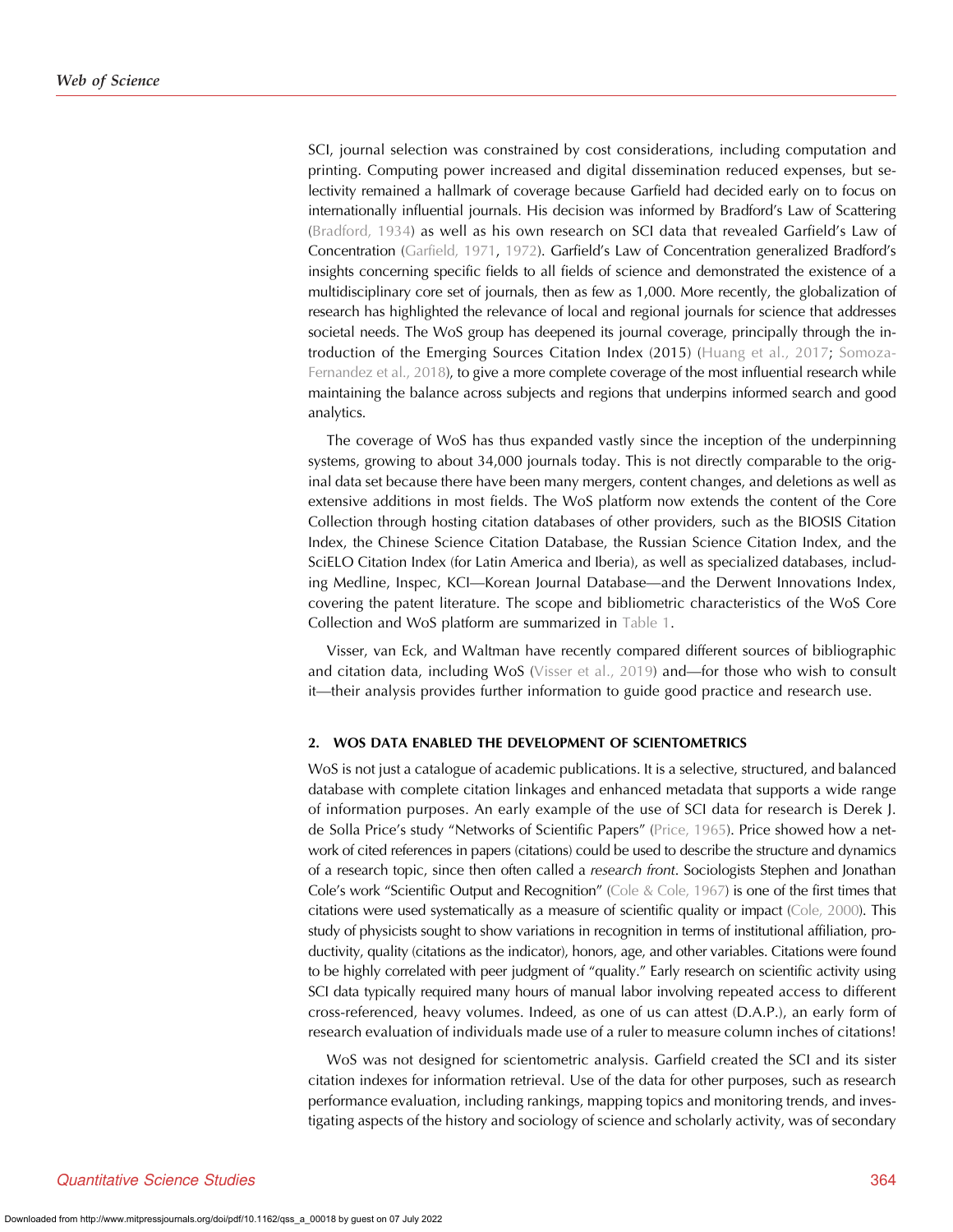<span id="page-2-0"></span>

|                   | <b>Web of Science</b>                                                                                                                                                                                                                                                                                                                                                                                                      | <b>Web of Science</b>                                                                                                                                                                                                                                                                                                                                                                                                        |  |
|-------------------|----------------------------------------------------------------------------------------------------------------------------------------------------------------------------------------------------------------------------------------------------------------------------------------------------------------------------------------------------------------------------------------------------------------------------|------------------------------------------------------------------------------------------------------------------------------------------------------------------------------------------------------------------------------------------------------------------------------------------------------------------------------------------------------------------------------------------------------------------------------|--|
|                   | <b>Core Collection</b>                                                                                                                                                                                                                                                                                                                                                                                                     | <b>Platform</b>                                                                                                                                                                                                                                                                                                                                                                                                              |  |
| Summary           | Citation indexes representing the connections<br>between scholarly research articles found in<br>globally significant journals, books, and<br>proceedings in the sciences, social sciences<br>and art & humanities.<br>The WoS Core Collection is the standard data<br>set underpinning the journal impact metrics<br>found in the Journal Citation Reports and the<br>institutional performance metrics found in InCites. | A platform providing access to multidisciplinary<br>and regional citation indexes, specialist subject<br>indexes, a patent family index, and an index to<br>scientific data sets.<br>WoS provides a common search language,<br>navigation environment, and data structure,<br>allowing researchers to search broadly across<br>disparate resources and use citation connections<br>to navigate to relevant research results. |  |
| Databases covered | • Science Citation Index<br>• Social Sciences Citation Index<br>• Arts & Humanities Citation Index<br>• Conference Proceedings Citation Index<br>• Book Citation Index<br>• Emerging Sources Citation Index                                                                                                                                                                                                                | Citation Indexes include the WoS Core Collection<br>plus the following:<br>• BIOSIS Citation Index<br>• Chinese Science Citation Database<br>• Russian Science Citation Index<br>• SciELO Citation Index<br>• Data Citation Index                                                                                                                                                                                            |  |
|                   |                                                                                                                                                                                                                                                                                                                                                                                                                            | Subject and regionally specialized indexes:                                                                                                                                                                                                                                                                                                                                                                                  |  |
|                   |                                                                                                                                                                                                                                                                                                                                                                                                                            | · Biological Abstracts, BIOSIS Previews<br>• CABI: CAB Abstracts and Global Health<br>• FSTA—the food science resource<br>$\bullet$ Inspec                                                                                                                                                                                                                                                                                   |  |

## **Table 1.** Key Characteristics of data sources built on web of science

- KCI—Korean Journal Database
- Medline
- Zoological Record

Other resources:

- Current Contents Connect
- Derwent Innovations Index (patents)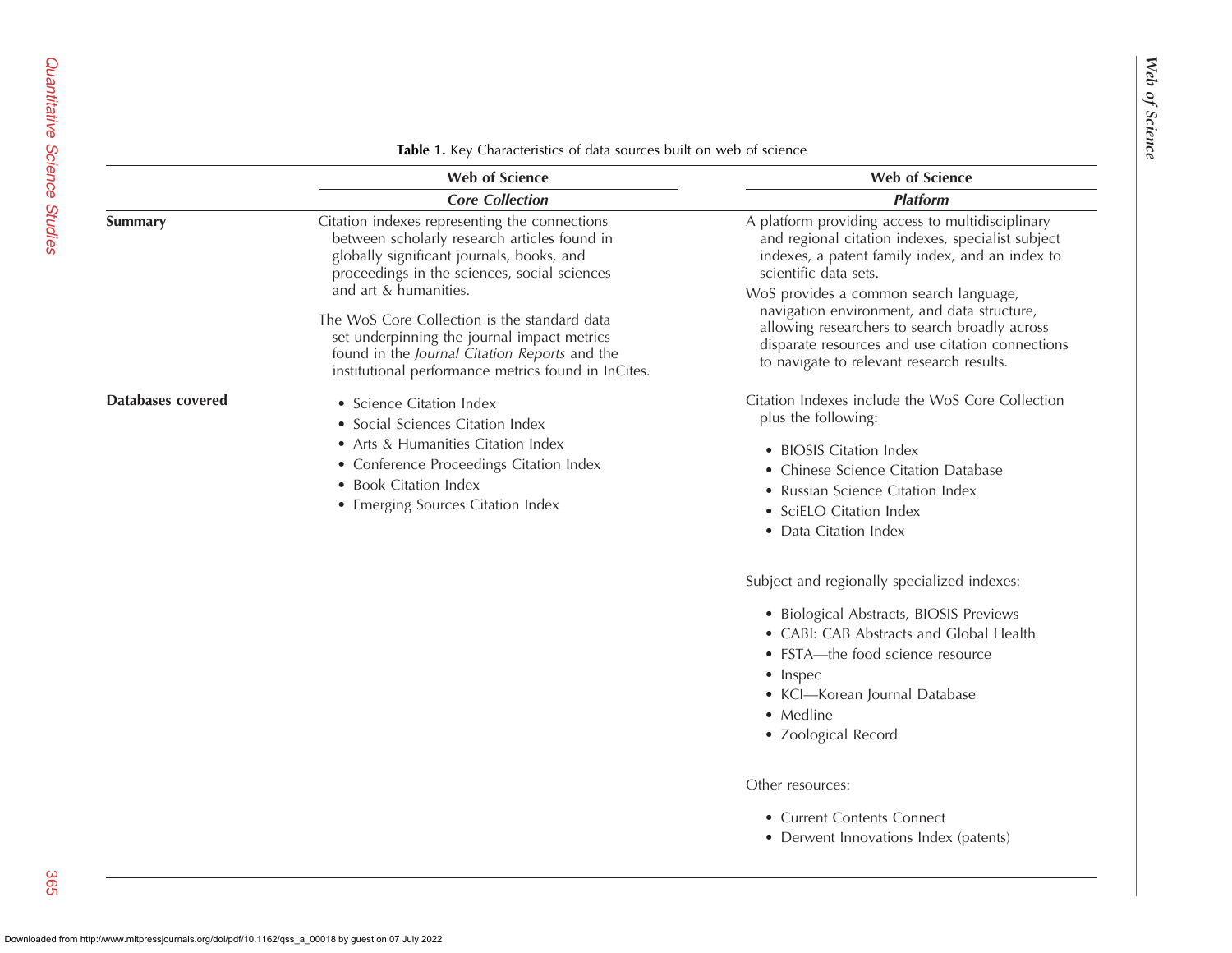|                            | <b>Web of Science</b>                                                                               | <b>Web of Science</b><br><b>Platform</b>                                                                                                                                                                                                                                                                                 |  |
|----------------------------|-----------------------------------------------------------------------------------------------------|--------------------------------------------------------------------------------------------------------------------------------------------------------------------------------------------------------------------------------------------------------------------------------------------------------------------------|--|
|                            | <b>Core Collection</b>                                                                              |                                                                                                                                                                                                                                                                                                                          |  |
| Number of journals         | > 20,900 journals plus books and conference<br>proceedings                                          | > 34,200 journals plus books, proceedings,<br>patents, and data sets                                                                                                                                                                                                                                                     |  |
| Coverage                   | • Over 75 million records<br>• More than 101,000 books<br>• Over 8 million conference papers        | • 155 million records (journals, books,<br>and proceedings)<br>• 39.3 million patent families (> 70 million patents)<br>• 7.3 million data sets                                                                                                                                                                          |  |
| <b>Time period covered</b> | Sciences: 1900-present                                                                              | Journal literature: 1800-present                                                                                                                                                                                                                                                                                         |  |
|                            | Social Sciences: 1900-present                                                                       | Patents: 1963-present                                                                                                                                                                                                                                                                                                    |  |
|                            | Arts & Humanities: 1975–present<br>Proceedings: 1990–present                                        | Full cited reference indexing for all WoS Core<br>Collection content<br>Citation indexing for SciELO, Russian Science<br>Citation Index, Chinese Science Citation Index, and<br><b>BIOSIS Citation Index</b><br>All content includes times cited for citations from<br>WoS Core Collection and platform Citation Sources |  |
|                            | Books: 2005-present                                                                                 |                                                                                                                                                                                                                                                                                                                          |  |
|                            | Emerging Source Citation Index: 2005-present                                                        |                                                                                                                                                                                                                                                                                                                          |  |
| <b>Author indexing</b>     | All authors from all publications are indexed.<br>Authors linked to affiliations from 2008–forward. | WoS Core Collection: All authors are indexed for<br>all publications.                                                                                                                                                                                                                                                    |  |
|                            |                                                                                                     | Other resources: Author indexing varies by resource.                                                                                                                                                                                                                                                                     |  |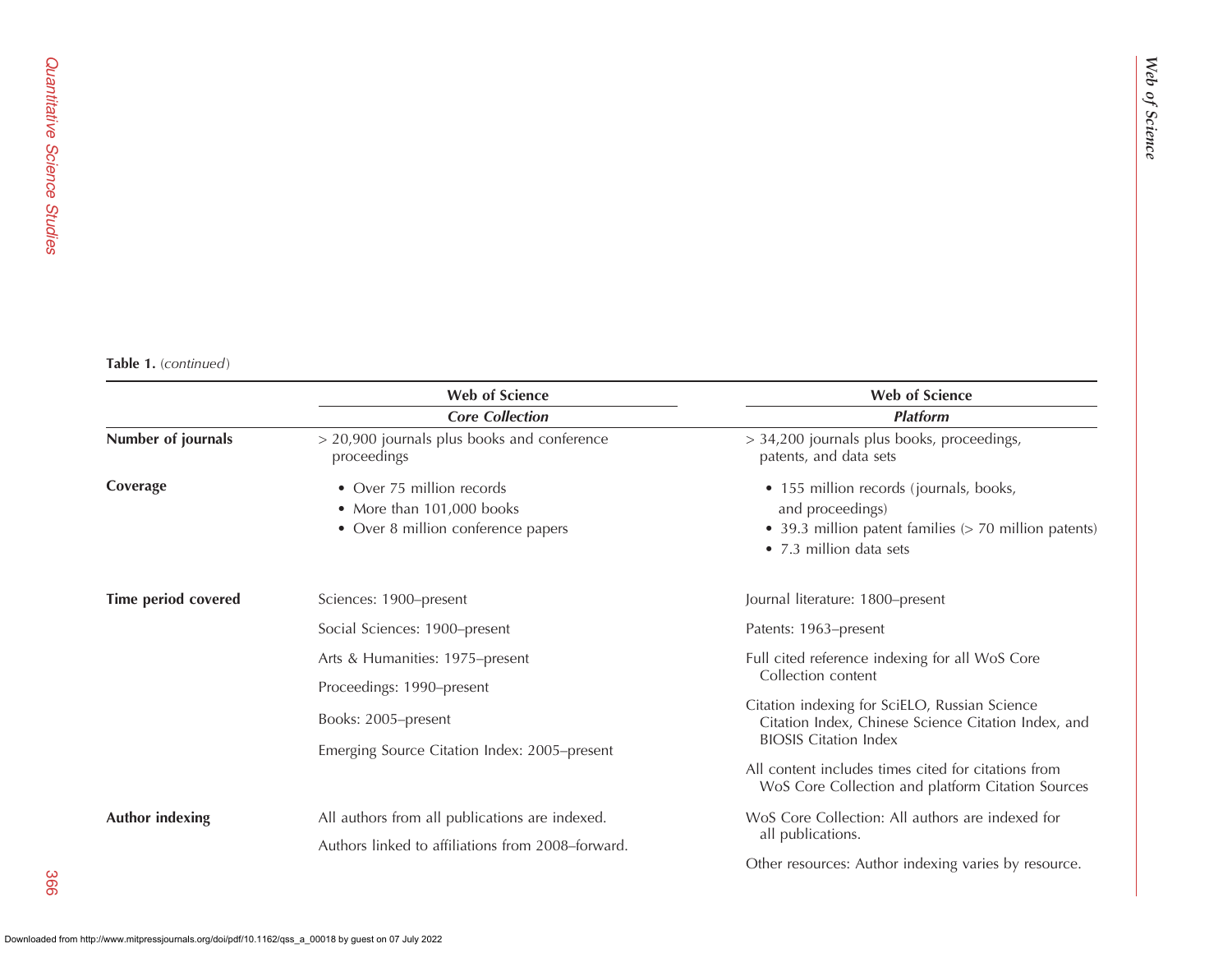| Institution indexing      | All author affiliations are indexed.                                                                                                                                                                     | Author affiliation indexing varies by collection.                                                                                                                               |  |
|---------------------------|----------------------------------------------------------------------------------------------------------------------------------------------------------------------------------------------------------|---------------------------------------------------------------------------------------------------------------------------------------------------------------------------------|--|
|                           | Institution's variants and parent/child<br>relationships are mapped and connected to<br>a preferred institutional name through a<br>manually curated process that is increasingly<br>global in coverage. |                                                                                                                                                                                 |  |
| <b>Updating frequency</b> | Daily (Monday through Friday).                                                                                                                                                                           | Each collection is updated on its own schedule,<br>ranging from daily to monthly.                                                                                               |  |
| <b>Citation analysis</b>  | Citation counts, and author h-index calculations.                                                                                                                                                        | Citation counts, and author h-index calculations.                                                                                                                               |  |
|                           | "Hot" and "Highly Cited" articles (papers in<br>top percentiles according to year, field and<br>document types) are available from Essential<br>Science Indicators integration.                          | "Hot" and "Highly Cited" articles (papers in top<br>percentiles according to year, field and document<br>types) are available from Essential Science Indicators<br>integration. |  |
|                           | Journal Impact Factors and Journal Performance<br>Quartiles are available via Journal Citation<br>Reports integration (JCR Quartiles available<br>without subscription to <i>JCR</i> ).                  |                                                                                                                                                                                 |  |
| Controlled vocabulary     | No.                                                                                                                                                                                                      | Controlled vocabulary searching is provided<br>for Medline, Inspec, FSTA, BIOSIS, Zoological<br>Record.                                                                         |  |
|                           | Keyword fields include Author Keywords, and<br>"Keywords Plus," which are extracted from the titles<br>of Cited Articles.                                                                                |                                                                                                                                                                                 |  |
|                           | Controlled indexing is provided for institution affiliations<br>(parent/child mapping).                                                                                                                  |                                                                                                                                                                                 |  |
|                           |                                                                                                                                                                                                          |                                                                                                                                                                                 |  |

Web of Science

Web of Science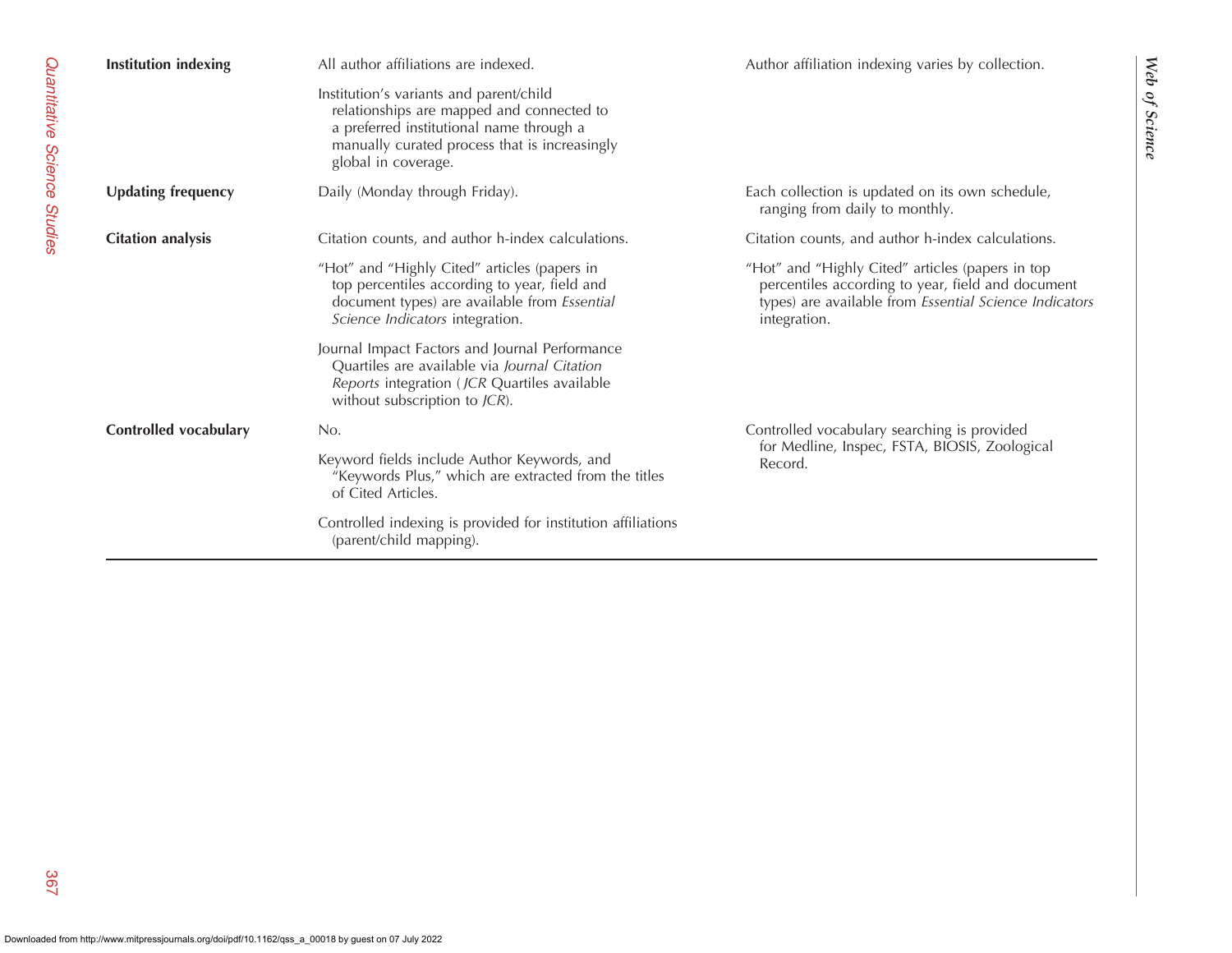interest and importance. Had the database been designed for any of these secondary uses, many data elements would have been collected, indexed, and structured differently. Consequently, research analysis using WoS data necessarily makes use of some features that were designed for information retrieval rather than quantitative analysis.

An example of an "information retrieval" feature is the WoS Subject Categories. These are 254 journal-based categories, each of which represents a specific field or subfield, such as biotechnology & applied microbiology, family studies, medical laboratory technology, or quantum science & technology. This categorical scheme was created and developed to enable information retrieval where a search may be executed or filtered by subject category, and for this reason a journal may be and often is assigned to more than one subject category. For quantitative analysis, however, it would be necessary to adjust counts to avoid duplication of data if collating initially by subject category. Furthermore, contemporary analytic models may focus on topics that draw on parts of multiple categories.

Nonetheless, it may be claimed that without the SCI, the development of scientometrics would certainly have been hampered. For 40 years, almost all advances in our understanding of the global science system and its evaluation and management were based upon these data sources. As Jonathan Cole has noted, "The creation of the SCI represents a good case study of how technological innovations very frequently create the necessary conditions for significant advance in scientific fields" ([Cole, 2000\)](#page-12-0). Important early applications of our data include the adoption of publication and citation indicators for the first Science Indicators produced by the US National Science Foundation [\(National Science Board, 1973\)](#page-13-0); their development for this purpose by Francis Narin and his further research on the citation linkage between the patent and scholarly literature ([Narin, 1976](#page-13-0)); the pioneering work of Tibor Braun, András Schubert, and Wolfgang Glänzel of the Information Science & Scientometrics Research Group (ISSRU) of the Hungarian Academy of Science (Budapest), especially on absolute and relative indicators of national research performance ([Braun et al., 1985](#page-12-0)); similar fundamental research on measuring and evaluating the comparative performance of universities and groups of re-searchers by Anthony van Raan, Henk Moed, and others at Leiden University ([Moed et al.,](#page-13-0) [1985\)](#page-13-0); the development of science mapping through cocitation clustering introduced by Henry Small of ISI and Belver Griffith of Drexel University ([Griffith et al., 1974](#page-13-0); [Small,](#page-13-0) [1973;](#page-13-0) [Small and Griffith, 1974](#page-13-0)); and investigations of what the ISI data could reveal concerning the sociology of science, pursued by researchers at Columbia University, including Harriet Zuckerman, Stephen Cole, and Jonathan Cole, under the direction of Robert Merton [\(Cole,](#page-12-0) [2000;](#page-12-0) [Zuckerman, 2018\)](#page-13-0). With the introduction of the journal Scientometrics in 1978, with Braun as founding editor in chief, SCI data and the field itself became inextricably entwined.

Other databases and more recently developed tools that draw on publication and citation data from the WoS Core Collection were explicitly designed for quantitative analysis and research evaluation. These include National Science Indicators (1992), US and UK University Indicators (1995), Essential Science Indicators (2001), and InCites (2010). Typical users of these products have been university research offices, government agencies, and research funding organizations. WoS data continue to be used to search and explore publications on a research topic (such as environmental sex determination: [Adams et al., 1987\)](#page-12-0) and compare research activity profiles (for example, that of a country or an institution; see [Adams, 2018\)](#page-12-0).

## 3. ACCESSING WOS DATA TODAY

The WoS group is one of the main business divisions of Clarivate Analytics, a company created from the IP & Science division of Thomson Reuters. The ISI is now a research group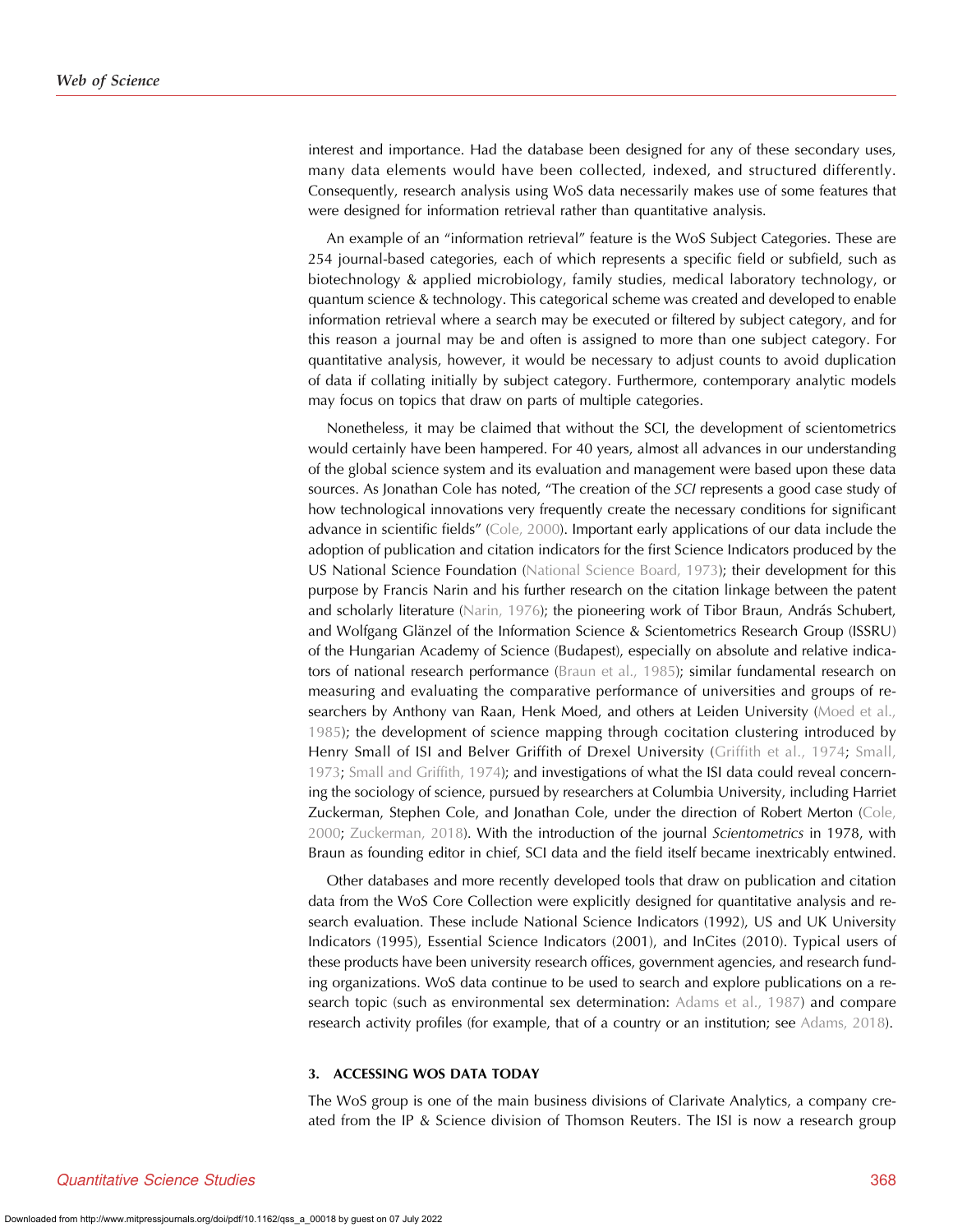

Figure 1. A wide range of use cases apply to WoS data

within the WoS group. It works closely with the company product and data teams as well as carrying out its own research, much of which draws on innovative ideas from bibliometric partners outside the company.

Because we work closely with scientometricians in universities, research funding agencies, and government departments, we know that researchers conducting advanced scientometric studies for new knowledge about science and scholarly communication and dynamics or for policymaking often require a specific set of data in a format that can be analyzed, summarized, and visualized in a different environment. Sometimes the amount of data required can be downloaded from the WoS platform under an appropriate license. In other cases, the amount of data needed may exceed what can reasonably be collected from WoS-related products. In these instances, arrangements for licensed use of custom data may be made.

WoS data are made available to institutions and associated researchers via platforms, APIs, and custom data set delivery (Figure 1). We have long-established relationships with scientometric research groups in universities around the world, enabling us to draw on their knowledge, advice, and innovative capacity and affording us extensive independent testing and feedback on our data systems and quality controls. Since the earliest days of ISI, we have recognized the benefit of these partnerships and have enjoyed the opportunity to collaborate with many partners.

Irrespective of the delivery mechanism, many uses of WoS data are linked to existing institutional subscriptions, in which case data-use entitlement is linked to the product subscriptions. Our institutional and partner pricing reflects volumes of data and frequency of delivery required, alongside a spectrum of use cases from casual to large-scale and commercial data requirements in support of a substantive contract for a third party, such as a national research funding agency.

#### 3.1. Use Cases

The list of possible use cases for WoS data highlighted below is illustrative, not exhaustive. In practice, we invest time to understand each request so that we can come up with a solution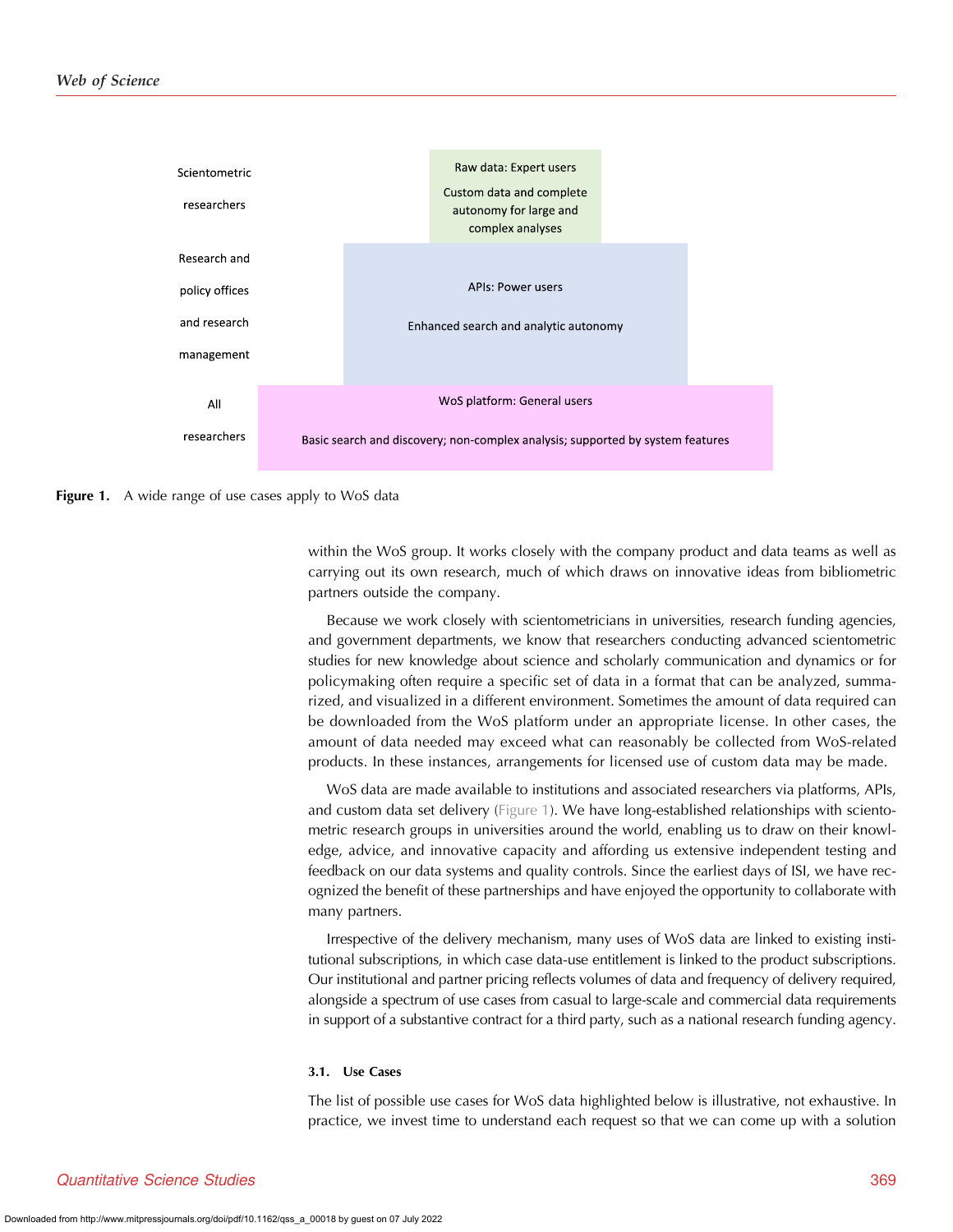that properly supports our partners and other customers. Each use case may be subject to fees, terms, and conditions that Clarivate deems necessary and appropriate for such use, but whenever possible, the fees associated with academic use are limited to any additional costs incurred.

| Basic usage             | At the level of individual academic researchers, basic<br>usage is about primary rights to view, use, and copy<br>(download and/or print) information from WoS for<br>individual use and then to distribute and redistribute<br>small ("insubstantial" in the legal parlance) portions of<br>the derived summary information in a nonsystematic<br>(e.g., not a product or service) manner. Creating a<br>reference list for a journal article is an obvious use,<br>but studies may have a more applied purpose as well.                                                                                             |
|-------------------------|-----------------------------------------------------------------------------------------------------------------------------------------------------------------------------------------------------------------------------------------------------------------------------------------------------------------------------------------------------------------------------------------------------------------------------------------------------------------------------------------------------------------------------------------------------------------------------------------------------------------------|
| Discovery               | Discovery is another fundamental, core function, which<br>entails the ability to query WoS data for research purposes<br>in support of the research process, with appropriate<br>referencing and accreditation. It is what tens of thousands<br>of researchers have done on WoS every day for decades.                                                                                                                                                                                                                                                                                                                |
| Analytics               | Basic usage automatically steps up to an applied level for<br>any WoS subscriber by giving the user the ability to<br>download and analyze WoS data for internal use within<br>the subscribing institution and/or internal business<br>operations. That means a user can benchmark a research<br>group against others without needing additional permissions,<br>thereby demonstrating to a university where it should be<br>investing.                                                                                                                                                                               |
| Integration (APIs only) | Here additional permissions may be required. This allows<br>WoS data and/or analytics to be integrated into an<br>organization's own application (either internally developed<br>or third party) for its internal use, and it is therefore subject<br>to certain restrictions. If a client does not own or control<br>the application, the third-party provider of the application<br>would require a license or approval from the WoS group.                                                                                                                                                                         |
| Public use              | Prior agreement is required where the user is planning to<br>make WoS data publicly available, by disseminating data<br>and analysis in reports for an internal website or public-<br>facing site owned, maintained, and controlled by a<br>subscriber (usually the researcher's employer). This<br>would then also allow for the publication of some summary<br>results of analysis of WoS data for noncommercial use.                                                                                                                                                                                               |
| Commercialization       | Commercial licenses are a higher level use case requiring<br>formal agreement, and these usually involve clear licensing<br>of specific data sets, an agreed specification for the way the<br>data will be used, and a time-limited allowance on data use.<br>This provides the ability to produce commercial analysis and<br>reports or incorporate data into a client's application for<br>delivery to a third party. However, although this may seem<br>onerous, it often brings with it additional support for, as<br>an example, the supply of specific data records and metadata<br>in a user-specified format. |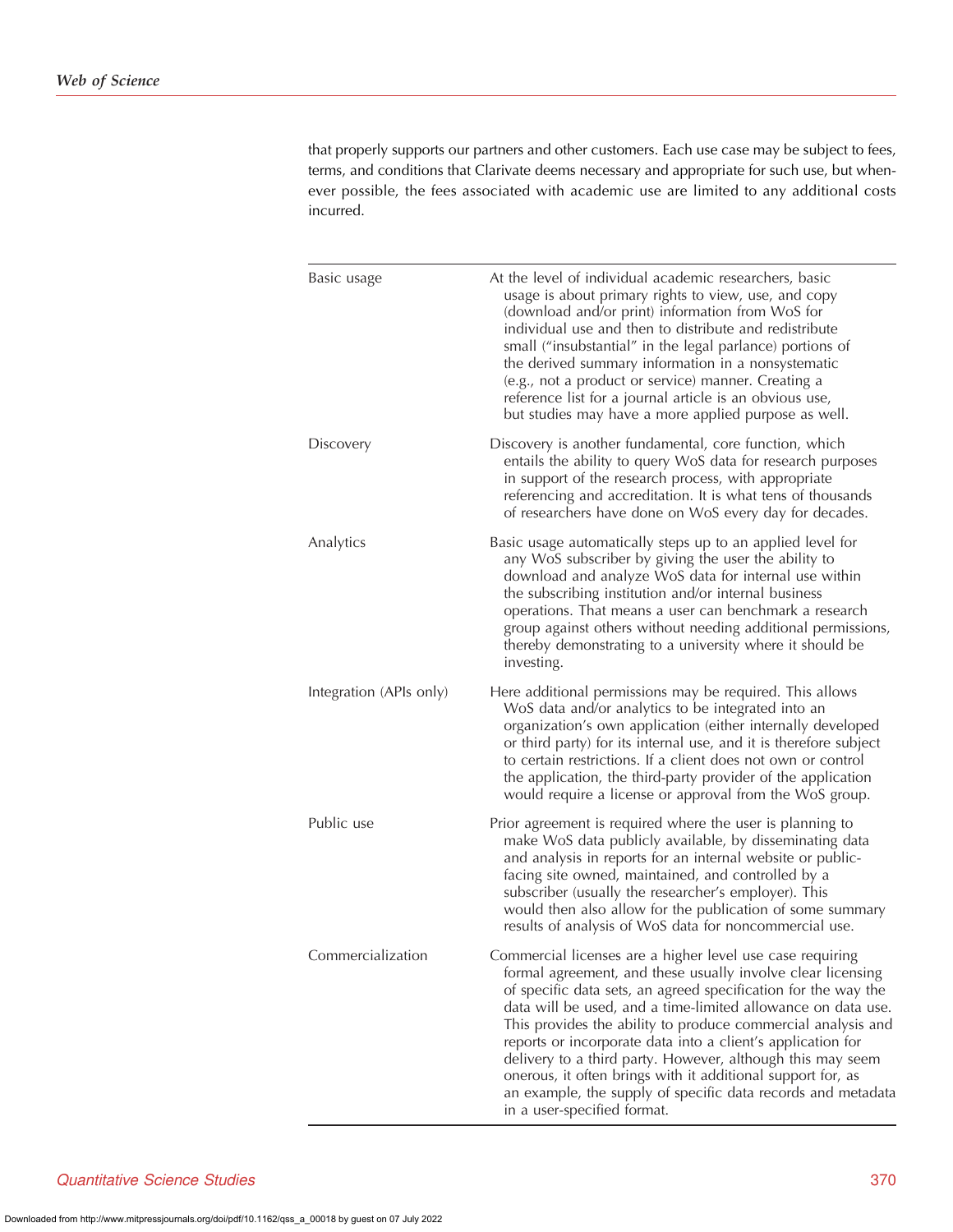The formal terms and conditions of use of WoS data are available on request from the WoS group at the contact email for this article.

#### 3.2. Data Delivery, Volume, and Frequency

Data may be required as "current" at a point in time, or for a historical period, or data may need to be regularly updated to a custom cycle. Because citation counts accumulate over time, and because publication lists grow with new publications, the census date for each data download is significant. Refreshed data sets will have both more records and revised versions of historical records.

Whether delivered in custom data sets or via APIs, WoS offers a suite of updating services, each associated with the delivery tools. Our custom data sets can be updated and re-extracted as frequently as every two weeks, if necessary, or simply annually. Decisions about the preferred cycle will depend on the requirements of the associated research activities and outputs. Our APIs are available in basic, intermediate, and advanced formats, allowing a variety of call speeds and data volumes, again relative to customer requirements and technical competencies.

#### 3.3. Data for Scientometric Research

Basic access for search and discovery is the standard use case for WoS, and this use is permitted for all product formats and delivery mechanisms.

Researchers may face the challenge that standard products and tools do not fulfill the needs of their research project. In such cases we encourage our scientometric partners to contact their designated WoS institutional account manager. Depending on the subscriptions of an institution, we will endeavor to ensure that individual research groups receive adequate and timely access to data that further their academic objectives. We review requests, often with advice and comments from the ISI team, and will respond to the immediate request while engaging with collections managers to ensure ongoing, long-term, and sustainable access to research resources.

WoS is committed to supporting high-quality, innovative research uses of our data. In addition to the search-and-discovery use case, we permit academic analysis and interrogation of the data for research purposes, subject to the implicit agreement that the analyses are for either internal or noncommercial research purposes. We also permit data extracts to create training data sets for use in the development and training of client software applications using mathematical and statistical algorithms that automatically identify patterns in data. All potential uses remain subject to applicable Clarivate terms and conditions, and we expect reasonable and appropriate credit for the output and content in relevant tables and figures in published material.

#### 3.4. Applying for Access to Data

As noted, we encourage scientometric researchers to contact their institutional research data management office in the first instance (usually their institutional library), that typically holds responsibility for WoS subscriptions. They will then be put in contact with their account manager, who has a technical understanding of individual customer holdings.

The key to make this process simple is to be clear about the required data use and research objectives. Usually, we ask scientometric partners to provide a brief (e.g., <500 words) summary outlining the problem they wish to solve. We think that the ability to provide a succinct summary including these elements is a reasonable test of the seriousness of the researcher's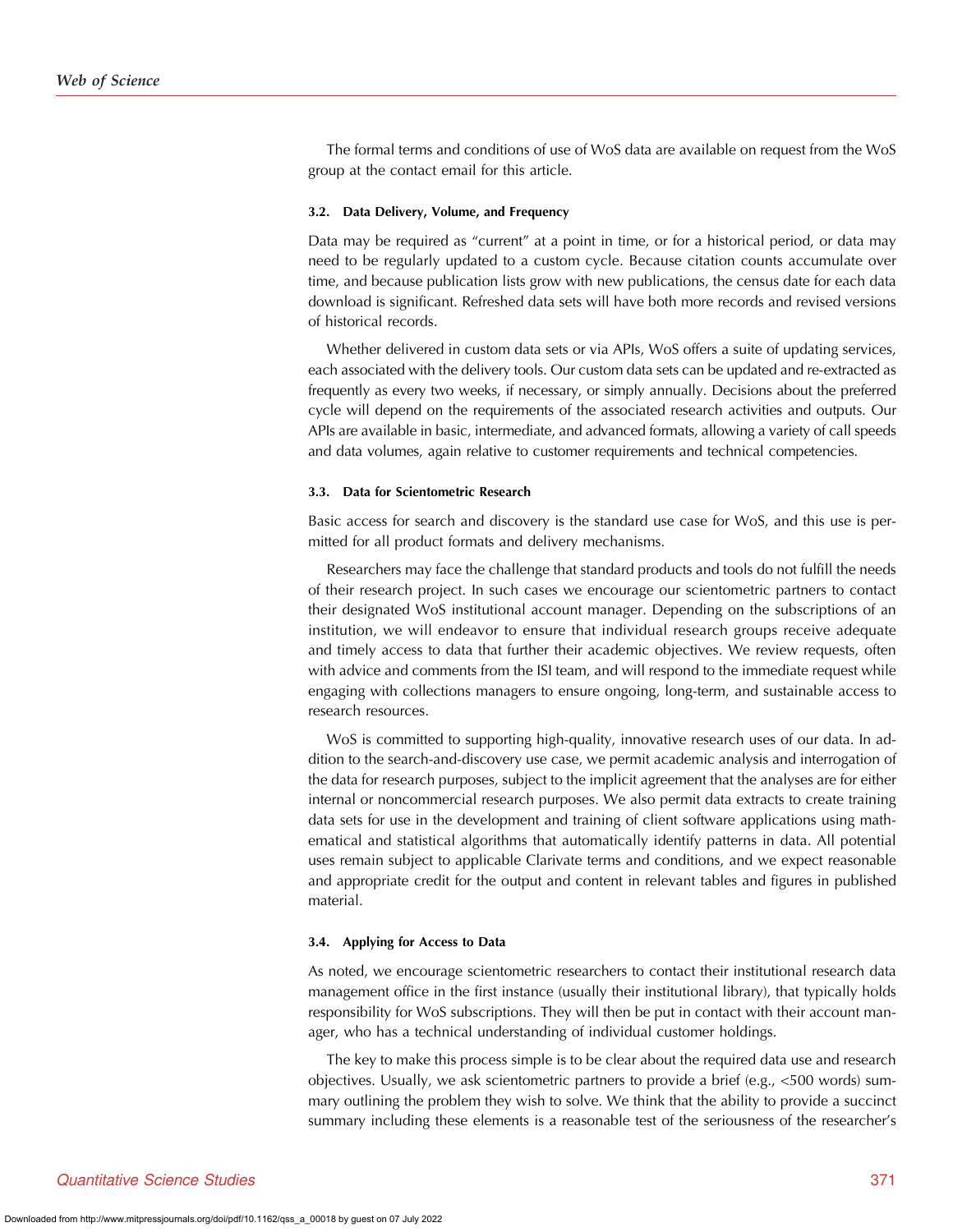purpose and preparedness. It avoids spending time and effort on trivial, unplanned, and speculative analysis. The summary should specify the data required to address the problem (i.e., why are these the preferred data for that purpose?), an explanation of how progress will be reported, an outline of likely outcomes in terms of academic research and potential policy applications, and a description of the likely deliverables. If a specific data extract or download is required, then charges normally apply to cover company costs and data value. Reductions and waivers can only be considered where the proposed research use is of evident academic significance.

Despite these requirements, in many cases, data use does not actually lead to any major charges. We are asking questions that any proposal to a research funder will already have covered, and it seems reasonable to check that a data request is properly planned, because a pipeline of poorly structured requests obstructs delivery to genuine researchers.

Each request is reviewed by ISI to ensure the continuing appropriate and reasonable use of our data and products. Confirmation of a decision will be made both to the requestor and their institution.

At this stage, exploratory and test projects are often given a go-ahead with no further requirements. If the project is substantive then, subject to agreement, we usually ask our bibliometric partners to do the following:

- Periodically share summaries with ISI, at mutually agreed intervals, of the nature of the work, the data and analyses used in the project, and any outcomes achieved.
- Alert us of any suspected issues, questions, or discrepancies arising from data use.
- At the end of the project, provide ISI with a report on methodology, data use, findings and other observations on data and analytics that arose in the course of the work, including a short publishable section describing the work and key achievements and suitable for a general readership.
- Provide proper attribution to WoS for use of our data, tables and figures, in accordance with any guidelines shared at the outset of the project or as provided by us from time to time.
- Share any publications with ISI prior to submission to a journal (we appreciate the opportunity to correct any misunderstandings about our data before they appear in print).

Researchers may see these requirements as challenging or even bureaucratic. We see the reporting process rather differently. It is the basis for a dialogue between ISI staff and the researchers. We work with the data every day, and we can often help to address unexpected challenges in format or background. We also value alerts about unexpected data problems. We are delighted to learn what the researchers are doing and happy to offer advice and feedback as problems and results emerge.

## 4. WHO IS USING WOS DATA?

We are very proud that the research activity and publications of the scientometric community have, from the earliest days of our company, informed the content and provision of our data. Although the WoS group and its predecessor organizations, including ISI, have relied on in-house expertise, such as the research of former Chief Scientist Henry Small and our cur-rent research staff (e.g., [Adams, 2018;](#page-12-0) [Adams et al., 2007;](#page-12-0) [Small, 1973](#page-13-0)), external researchers have been the source for advice on many improvements in and extensions of our databases and analytic systems, for which we are extremely fortunate and grateful.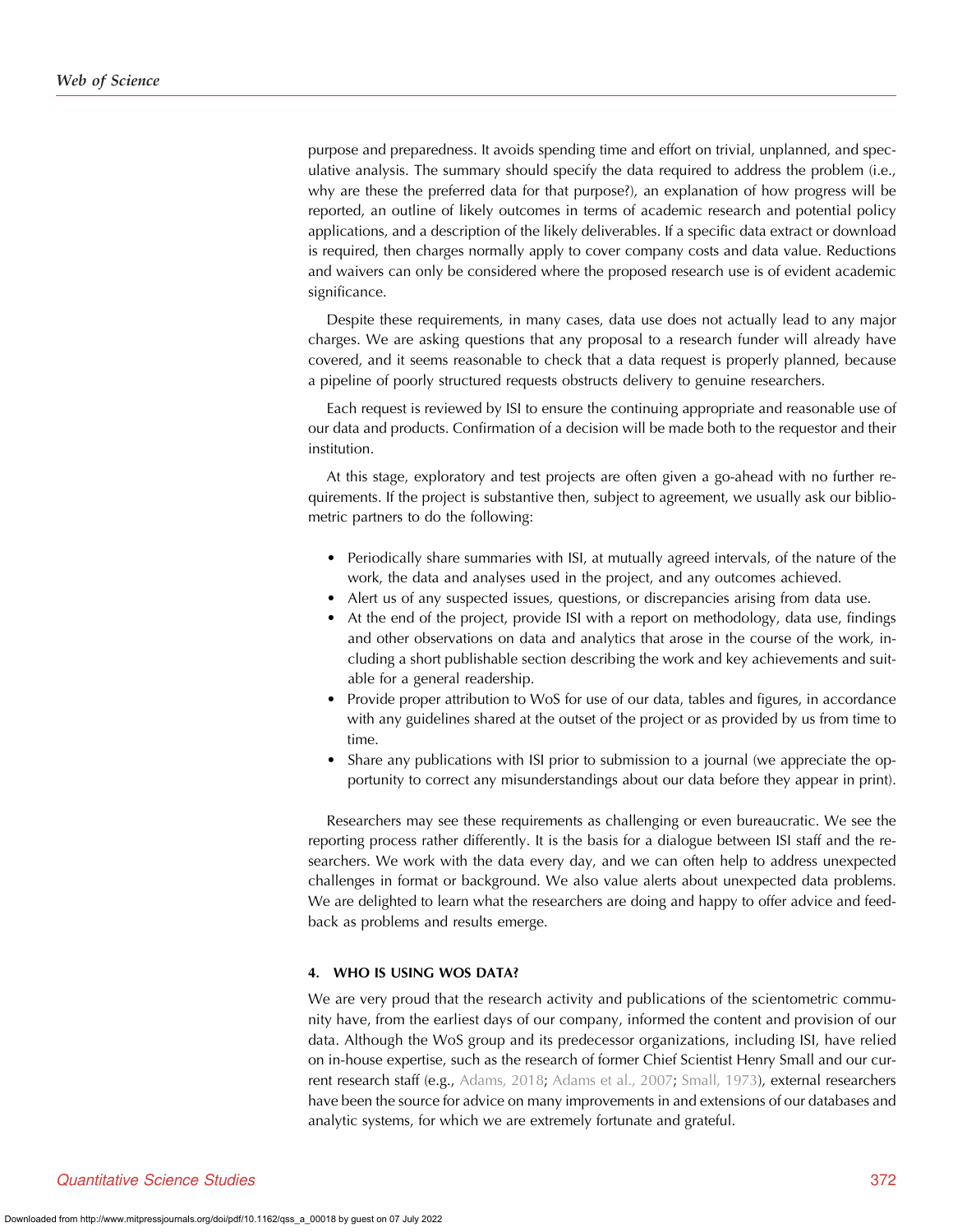As an expression of reciprocal support for the scientometric community, and in appreciation of the benefits derived from this collaborative research, WoS sponsors professional conferences and offers awards and stipends for researchers. For example, we have, for the last three years, sponsored an annual Eugene Garfield Award for Innovation in Citation Analysis, carrying a \$25,000 honorarium ([http://discover.clarivate.com/garfield-award-2019\)](http://discover.clarivate.com/garfield-award-2019), and the Clarivate Analytics Doctoral Dissertation Proposal Scholarship [\(https://www.asist.org/](https://www.asist.org/about/awards/doctoral-dissertation-proposal-scholarship/) [about/awards/doctoral-dissertation-proposal-scholarship/](https://www.asist.org/about/awards/doctoral-dissertation-proposal-scholarship/)).

## 4.1. The Garfield Award for Innovation in Citation Analysis

The Garfield Award is intended to attract applications from scientometric researchers around the world. It is particularly focused on proposals for innovative uses of the WoS data, developing novel applications of the citation network and the research indicators derived from it. Since the beginning of the award program in 2017, we have received proposals covering topics including scholarly publishing trends, author contributions and credit, team science, knowledge generation and dissemination, and the science of science.

Jian Wang (Leiden University) was the 2017 inaugural award recipient. Wang's research uses large databases, such as WoS, and advanced statistics to reveal the structures and dynamics underlying science and technology. His recent work explores both the citing behavior of novel research and how this work is cited, contributing to the important discussion of how bibliometric indicators can be enhanced to better identify and assess novel and creative scholarship. Wang is also interested in the translation of science into innovation, and he uses references to scientific literature from within patents to explore this process and examine the conditions needed for successful translation at the individual, team, and network levels ([Veugelers & Wang, 2019](#page-13-0)).

The 2018 award recipient was Orion Penner (École Polytechnique Fédérale de Lausanne) who studies how career success is influenced by the decisions individual researchers make in allocating research effort across multiple topics, or in selecting a new job or mentor ([Peterson](#page-13-0) [& Penner, 2014\)](#page-13-0). Penner has been using WoS and patent data for some time, and his Garfield Award submission was an innovative proposal to use natural language processing to measure where and how research papers in WoS might represent a pivot *away* from the topics represented in the paper's cited references, with the aim of identifying individual publications that have played a transformative role in scientific discourse.

In 2019, the Garfield Award recipient was Erjia Yan (Drexel University). Yan's research program is focused on developing and deploying an entity-based knowledge framework to study knowledge production and the diffusion of innovations. To build this framework, he has first been identifying and organizing scientific and technological innovations in large heterogeneous corpora through entity recognition methods. For his Garfield Award submission, Yan proposed to examine proximity factors that contribute to knowledge production and innovation diffusion by systematically integrating WoS and grant data from the U.S. National Institutes of Health to study scientist-level productivity and impact [\(Li](#page-13-0) [& Yan, 2019\)](#page-13-0).

Through the award program, the recipients may collaborate with ISI researchers on the development of existing and new scientometric approaches, with ISI attentive to the ways in which the research that is being conducted can subsequently be applied by the company to products and services across WoS.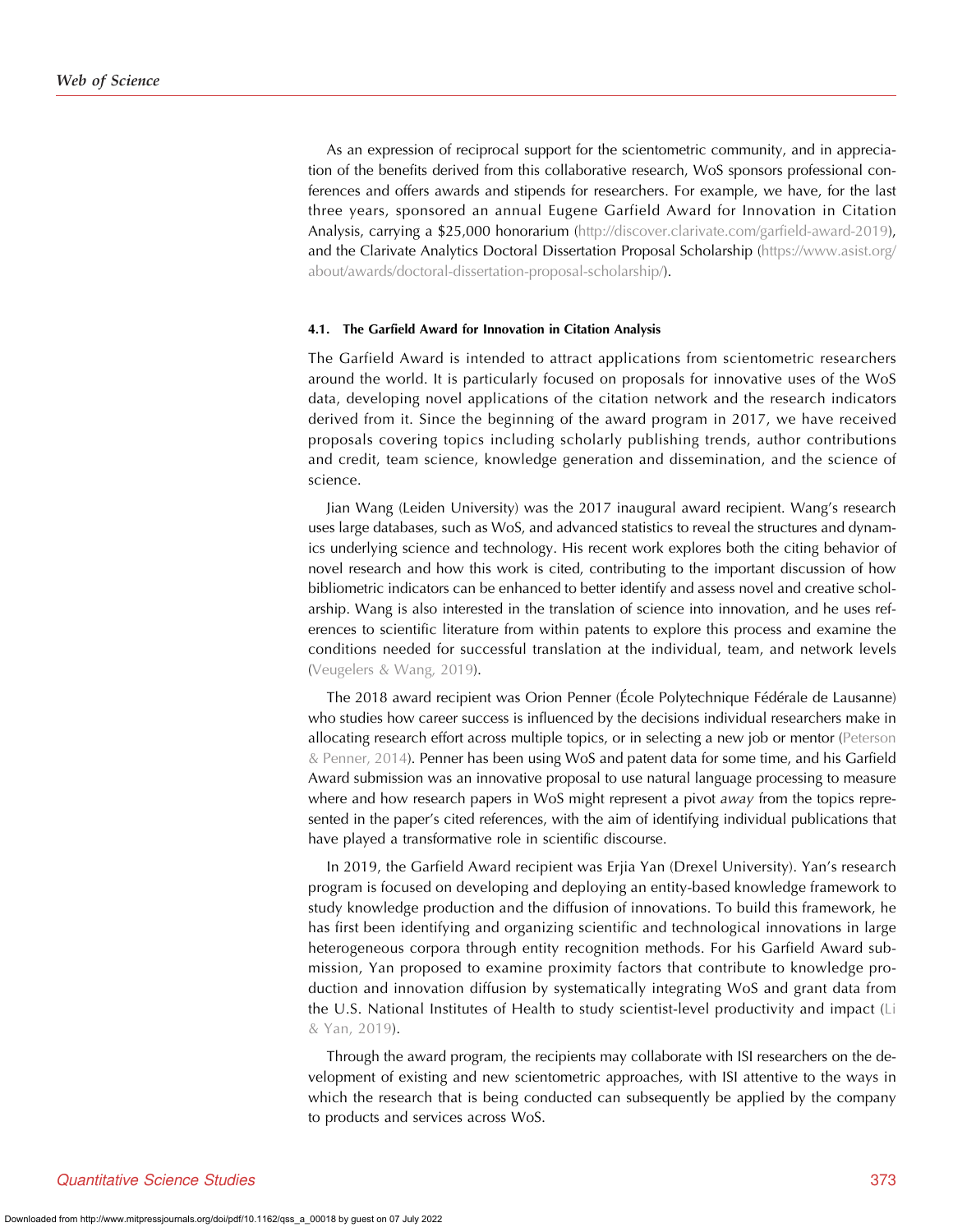#### 4.2. Other Recent Users

As noted, interaction with academic researchers was part of the origins of ISI and growth of the SCI, and there is continuing use of WoS as a source of data in research publications [\(Li et al.,](#page-13-0) [2018;](#page-13-0) [Schnell, 2018\)](#page-13-0). Collaboration between ISI staff and leading academic scientometricians has led to recent proposals for new journal indicators ([Leydesdorff et al., 2019\)](#page-13-0) and new ways of displaying individual research records ([Bornmann et al., 2019\)](#page-12-0). Leading researchers at Ohio State University have long been elaborating the changing global collaborative landscape ([Wagner et al., 2019\)](#page-13-0), and work with them has enabled the use of WoS data in a major study on innovation in Chinese research that ISI hopes to support. Although it is beyond the scope of this paper to provide a comprehensive list of all the many academic groups and research projects using WoS, the following examples provide a selection of other interesting use cases.

#### 4.2.1. Bibliometric and scientometric research organizations

Among a wide range of globally leading academic centers and service organizations, if we focus on just one area of northwest Europe, then we see that the Center for Science and Technology Studies (CWTS), Leiden, Netherlands, the Nordic Institute for Studies in Innovation, Research, and Education (NIFU), Oslo, Norway, and the Royal Institute of Technology (KTH), Stockholm, Sweden all use WoS to deliver internal and externally commissioned projects on research and innovation. These organizations have licensed WoS data to populate an in-house database of scholarly literature, enhancing the data through additional normalization and transformation to meet their analytic needs. In addition to project papers and academic articles, they produce annual statistics and R&D indicators at the national and international levels. CWTS has used WoS to develop a publicly available university ranking (Leiden Ranking), and it recently integrated bibliometric data with associated metadata to produce novel analyses on the variation of female authorship across university output. In addition, these groups develop and disseminate new bibliometric indicators and offer advice on good practice for research assessment.

#### 4.2.2. Academic centers conducting cross-disciplinary research

The Northwestern University Institute on Complex Systems (NICO; Evanston, Illinois), the iSchool at Indiana University (Bloomington, Indiana), and the Knowledge Lab at the University of Chicago (Chicago, Illinois) are examples of academic research centers that carry out cross-disciplinary research projects using WoS to study the dynamics of research and innovation and the science of science. In addition to scholarly work, these groups develop and share "big data" analytic tools with the research community. A recent example of work produced at these centers includes a study that analyzed WoS data to study the age of cited ref-erences of highly cited papers ([Mukherjee et al., 2017](#page-13-0)).

In a second example, authors affiliated with several of the above institutions and their colleagues used WoS to develop a bibliometric framework for studying mobility of scientists ([Robinson-Garcia et al., 2019\)](#page-13-0). Their framework applies a classification of migrant authors and traveling authors to researchers and finds that migrant authors have higher citation impact, despite being less than a third of all mobile authorships. Such large-scale science of science studies require access to the full WoS data set.

#### 4.2.3. Custom extracts for specialized research purposes

As mentioned, for specialized applications, researchers can license access to WoS subsets to meet their research needs. For a study on the relationship between research and development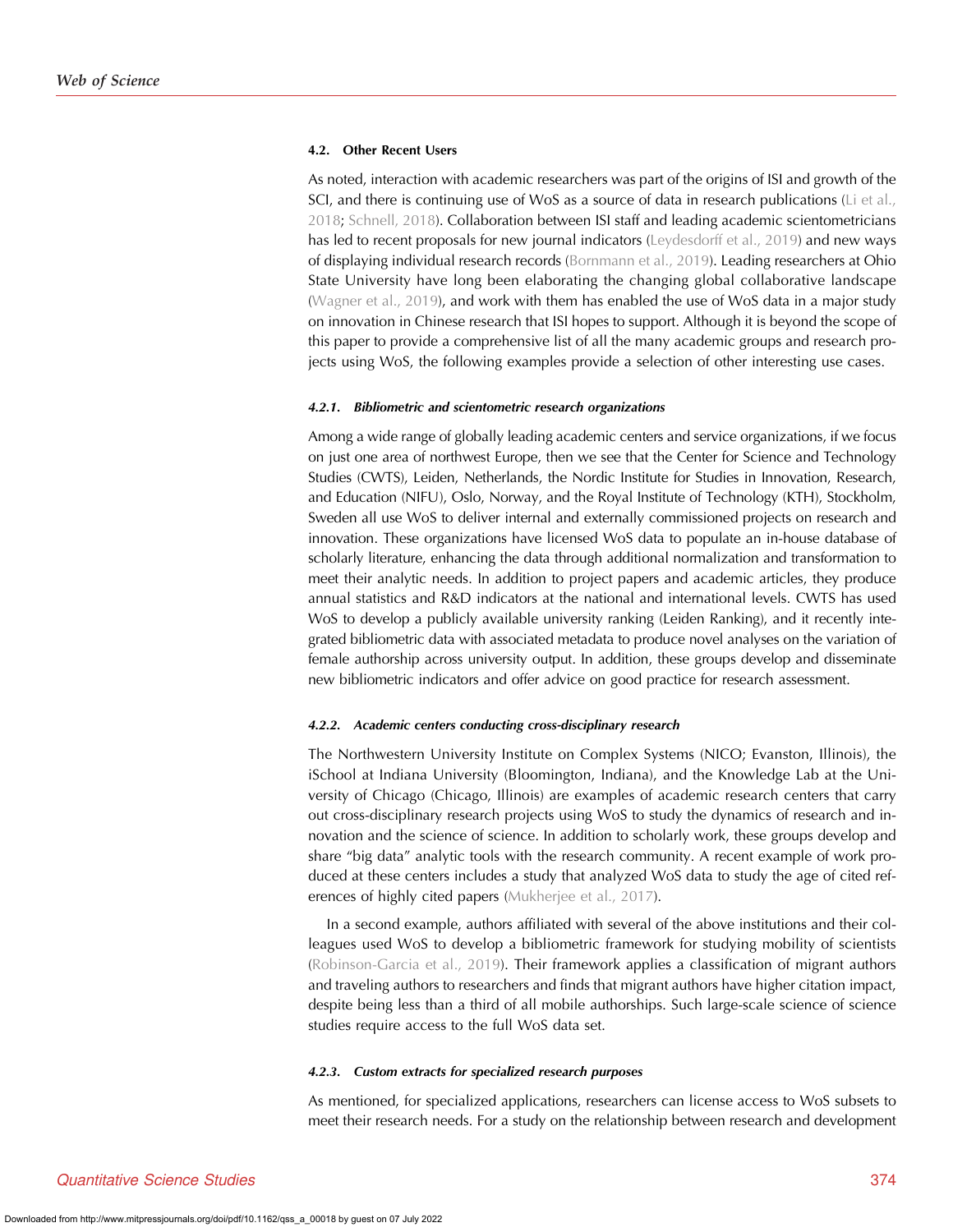<span id="page-12-0"></span>(R&D) funding and publication productivity for academic chemistry departments in the United States, economists purchased a custom data set of research articles published in a specific subset of chemistry journals and for a specific subset of institutions [\(Rosenbloom et al.,](#page-13-0) [2015\)](#page-13-0). A Clarivate team representing the WoS worked with the researchers to extract the specific data set for their purposes, thus ensuring they spent their grant funding on the exact data set needed for the study. A custom data set can be cost effective for more specialized research projects, as additional resources are not required to house and maintain the full data set or extract specific data later, and it is easier to apply regular data updates.

As another example of a fit-for-purpose WoS data set, in 2019 several small custom data extracts were provided for a research contest to develop Indicators of Technology Emergence conducted by faculty at the Georgia Institute of Technology (Georgia Tech; Atlanta, Georgia) and researchers at the analytics firm Search Technologies [\(Porter et al., 2018\)](#page-13-0). Contest participants were challenged to "devise a repeatable procedure to identify emerging R&D topics within a designated S&T domain" and provided with three practice data sets from three difference domains: neurodegenerative and dementia medicine, dye-sensitized solar cells, and smart home. After an initial period to develop their approaches, contest participants were then provided with a fourth data set on an unknown topic and given 10 days to return the results of their method for evaluation by contest organizers. The results of the contest were reported at the 2019 Global Tech Mining conference co-occurring with the 2019 Atlanta Conference on Science and Innovation Policy.

# 5. CONCLUSIONS

We welcome inquiries from and engagement with researchers with a serious interest in and well-developed proposals for the use of WoS data. The content, structure, and detail of WoS has grown and evolved over more than 50 years, often via beneficial, collaborative enterprise between ISI, its successor companies, and the research community—through search and discovery across many disciplines and through the analytic work of many talented scientometricians. Partnerships between those interested in the content and value of the rich data in WoS continue to be an important part of ISI's work today.

## COMPETING INTERESTS

The authors of this paper are Clarivate employees. Clarivate owns the WoS group, which manages the database discussed in this article.

#### **REFERENCES**

- Adams, J. (2018). Information and misinformation in bibliometric time-trend analysis. Journal of Informetrics, 12, 1063-1071. [https://](https://doi.org/10.1016/j.joi.2018.08.009) [doi.org/10.1016/j.joi.2018.08.009](https://doi.org/10.1016/j.joi.2018.08.009)
- Adams, J., Greenwood, P. J., & Naylor, C. J. (1987). Evolutionary aspects of environmental sex determination. International Journal of Invertebrate Reproduction and Development, 11, 123–136.
- Adams, J., Gurney, K. A., & Marshall, S. (2007). Profiling citation impact: A new methodology. Scientometrics, 72, 325–344.
- Adams, J., & Testa, J. (2012). Thomson Reuters Book Citation Index. In E. Noyons, P. Ngulube, & J. Leta (Eds.), Proceedings of ISSI 2011: The 13th Conference of the International Society for Scientometrics and Informetrics. Leuven: International Society of Scientometrics & Informetrics, pp. 13–18.
- Bornmann, L., Haunschild, R., & Adams, J. (2019). R package for producing beamplots as a preferred alternative to the h index when

assessing single researchers (based on downloads from Web of Science). Scientometrics, in press. <https://arxiv.org/abs/1905.09095> Bradford, S. C. (1934). Sources of information on specific subjects. Engineering, 137(3550), 85–86.

- Braun, T., Glänzel, W., & Schubert, A. (1985). Scientometric indicators: A 32-country comparative evaluation of publishing performance and citation impact. Singapore: World Scientific Publishing Co.
- Cawkell, T., & Garfield. E. (2001). Institute for Scientific Information. In E. H. Fredriksson (Ed.), A century of science publishing (pp. 151–160). Amsterdam: IOS Press.
- Cole, J. R. (2000). A short history of the use of citations as a measure of the impact of scientific and scholarly work. In B. Cronin and H. Barsky Atkins (Eds.), The Web of Knowledge (pp. 281–300). Medford, NJ: Information Today.